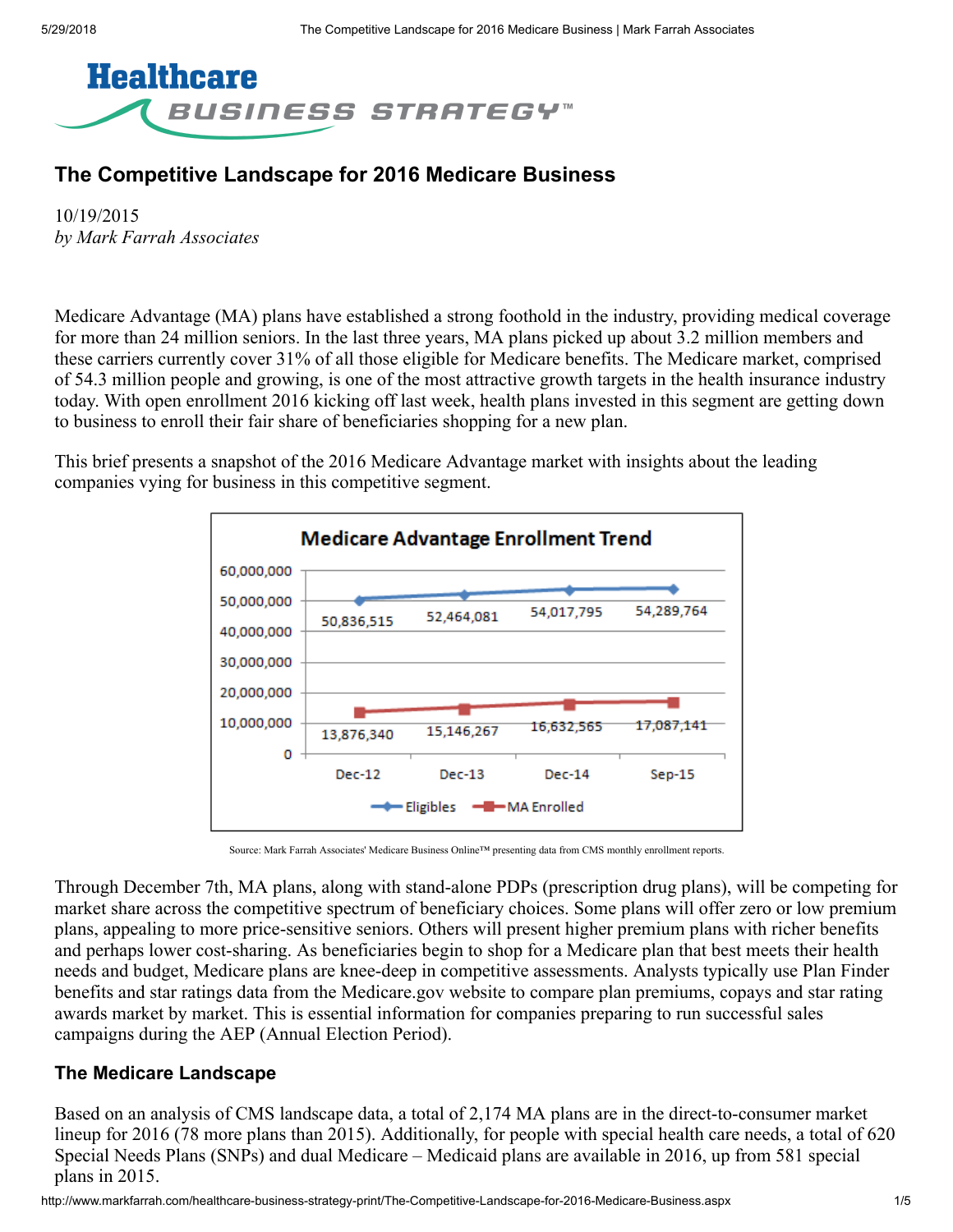From October 15th through December 7th each year, Medicare beneficiaries can choose to change MA plans or switch from Original Medicare to MA and all decisions take effect on January 1st. Many plans are designed to be marketed in select, targeted geographic regions while others are approved to be offered on a broader, nationwide basis. In line with prior years, the HMO is the most prevalent plan type, comprising 71% of all MA plans and SNPs being offered for next year.

The number of stand-alone PDPs being offered for 2016 is 897, down from 1,013 last year. Though seniors nationwide will generally have fewer PDPs to choose from, the increase in MA plan choices should result in a healthy level of competition in most markets.

#### **Medicare Advantage Plan Counts (MA & MAPD)**

| Year | Cost | Local HMO | Local PPO | <b>MSA</b> | <b>PFFS</b> | <b>Regional PPO</b> | <b>Total</b> |
|------|------|-----------|-----------|------------|-------------|---------------------|--------------|
| 2015 | 86   | 1,368     | 523       |            | 69          | 43                  |              |
| 2016 | 81   | 1,463     | 516       |            | 63          | 47                  | 17A          |

#### **Special Needs Plan Counts (SNPs)**

| Year | Local HMO | <b>Local PPO</b> | <b>Regional PPO</b> | edicare-Medic | Total      |
|------|-----------|------------------|---------------------|---------------|------------|
| 2015 | 510       | 28               |                     | 32            | 581        |
| 2016 | 517       | 26               |                     | 66            | <b>620</b> |

#### **Stand-alone Prescription Drug Plan Counts (PDPs)**

| Year | <b>PDP</b> |
|------|------------|
| 2015 | 1.013      |
| 2016 | ΩO         |

Source: Mark Farrah Associates' Medicare Benefits Analyzer™ presenting data from CMS Landscape Source Files; excludes employer-sponsored plans. Plans are counted as distinct company records

by Contract-Plan-Segment ID without geographic distribution.

Per the breakdown in the table below, thirty-seven percent of 2016 MA plans (excluding SNPs), are available at the \$0 plan premium level. Twenty-five percent of all plans will be charging monthly premiums ranging from \$2 to \$50 while 21% of plan premiums are in the \$51 to \$100 range.

| zolo iviedicale Advantage Premium Spread |       |                |  |  |
|------------------------------------------|-------|----------------|--|--|
|                                          | Count | <b>Percent</b> |  |  |
| <b>Total Number of Plans</b>             | 2,174 | 100%           |  |  |
| \$0 Premium                              | 798   | 37%            |  |  |
| \$2-\$50 Premium                         | 548   | 25%            |  |  |
| \$51 - \$100 Premium                     | 464   | 21%            |  |  |
| \$101 - \$200 Premium                    | 295   | 14%            |  |  |
| Greater than \$200 Premium               | 65    | 3%             |  |  |
| <b>Null Premium Value</b>                |       | 0%             |  |  |
|                                          |       |                |  |  |

### 2040 March Brown, Adventurer, Departurer Concert

The vast majority, 87% for a total of 1,887 MA plans, include Part D benefits.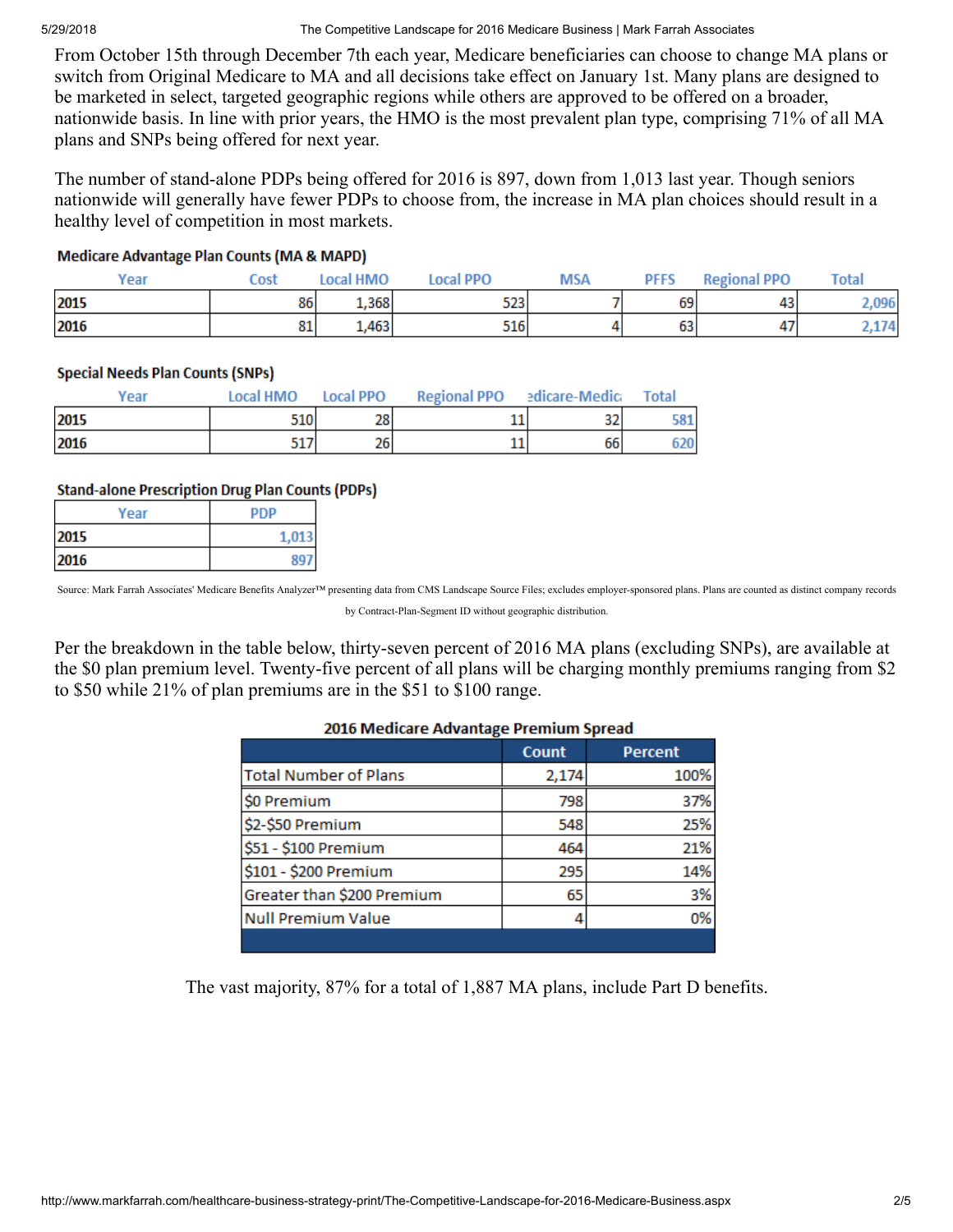| 2010 Micultule Auvulluge Full D coverage |              |         |  |  |
|------------------------------------------|--------------|---------|--|--|
|                                          | <b>Count</b> | Percent |  |  |
| <b>Total Number of Plans</b>             | 2,174        | 100%    |  |  |
| Plans without Part D                     | 287          |         |  |  |
| Plans with Part D                        | 1,887        |         |  |  |
|                                          |              |         |  |  |

2016 Medicare Advantage Part D Coverage

Source: Mark Farrah Associates' Medicare Benefits Analyzer™ presenting data from CMS Landscape and Plan Finder; excludes employer-sponsored plans. Plans are counted as distinct company records by Contract-Plan-Segment ID without geographic distribution.

Only 17% or 360 plans are charging monthly premiums greater than \$100. These benefits-rich plans typically have low copays and as a result estimated out-of-pocket expenses are minimal. The highest premium plan for 2016 is the EmblemHealth VIP High Option (HMO) being offered in New York's upscale Suffolk and Westchester counties. This plan features no copays for in-network PCP and specialist office visits in addition to \$0 copays across many additional medical benefits. HealthPartners Freedom Ultimate with Enhanced Rx cost plan in Minnesota is the 2nd highest priced MA plan for 2016. This plan promotes lower Rx costs, dental coverage and also claims 100% coverage for most outpatient services.

The scatter plot below presents the spread of higher cost premium plans for 2016. The premium points clustered in the lower section of the chart demonstrate a fairly broad array of premiums in this price range. The \$109 plan premium point is most prevalent among higher-priced plans with 14 plans listed.



Source: Mark Farrah Associates' Medicare Benefits Analyzer™ presenting data from CMS Landscape and Plan Finder; excludes employer-sponsored plans. Plans are counted as distinct company records by Contract-Plan-Segment ID without geographic distribution.

# 2016 Medicare Advantage Competition

The makeup of competitors in the MA marketplace includes a wide array of national health plans, Blue Cross Blue Shield organizations, prominent regional health plans and specialized Medicare companies. Based on the 2016 CMS landscape reports, Humana once again is marketing more MA plans nationwide than any other company with 365 distinct plans. Aetna (including Coventry and other affiliates) is offering 205 plans. UnitedHealth significantly increased its MA plan offerings for 2016 with 203 distinct plans, up from 147 plans last year. Anthem affiliates and the vast majority of other Blue Cross Blue Shield plans offer Medicare Advantage products in their respective markets and some MA plans are collaborative Blues offerings. Cigna, WellCare, Health Net and Kaiser also have a notable presence with respect to their number of plan offerings.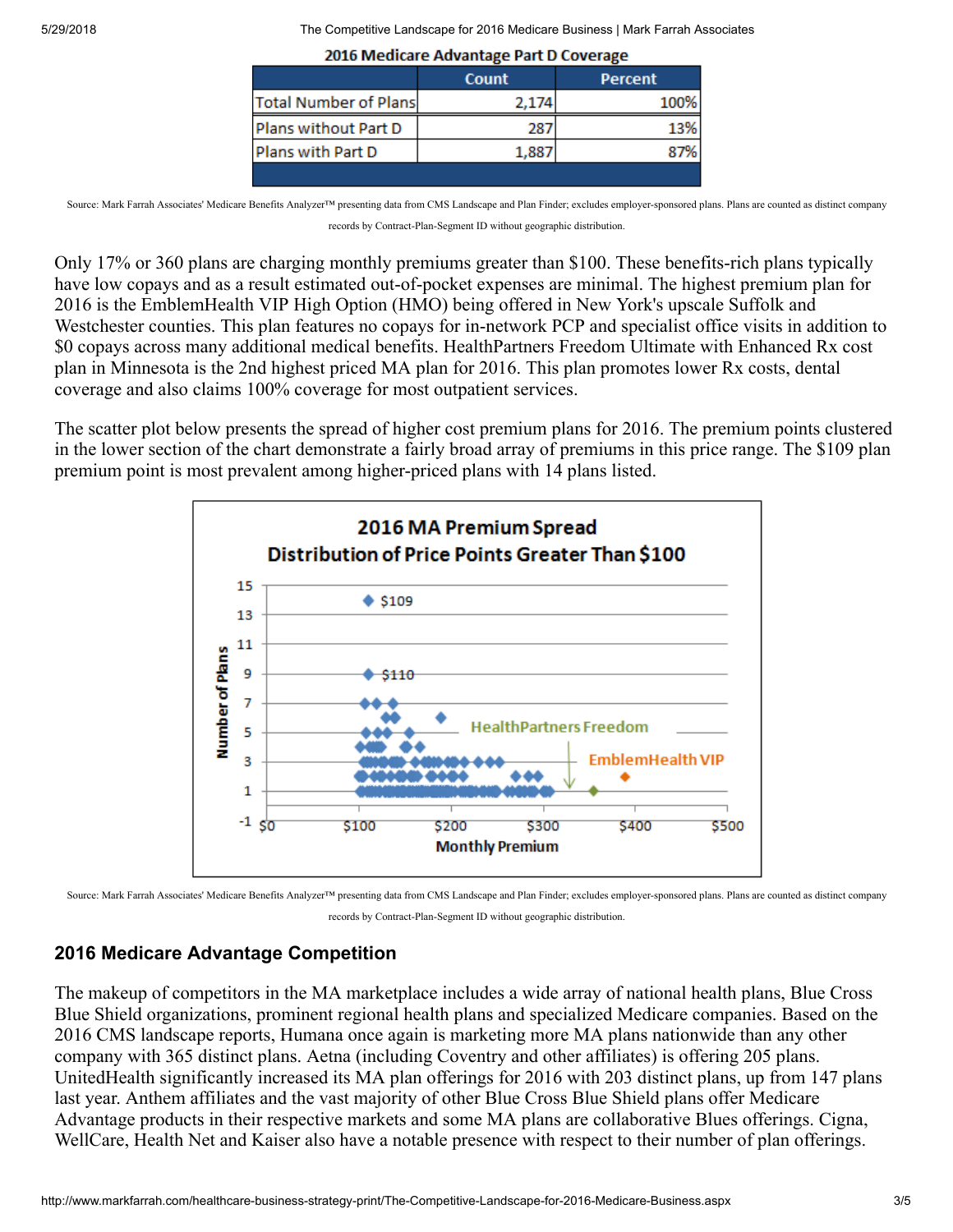

Source: Mark Farrah Associates' Medicare Benefits Analyzer™ presenting data from CMS Landscape and Plan Finder; excludes employer-sponsored plans. Plans are counted as distinct company records by Contract-Plan-Segment ID without geographic distribution.

Star Quality Ratings are now an important factor in the promotion of Medicare Advantage plans. These ratings showcase plans with stellar performance and they also pinpoint poor performers. CMS now attaches financial incentives to the ratings for plans earning four or more stars and Medicare companies often engage consultants to help them improve outcomes and services to boost star ratings.

For 2016, twelve MAPD plans, those that include drug coverage, achieved five star ratings for overall plan performance:

- Cigna Healthcare of Arizona
- Essence Healthcare (IL, MO)
- Group Health Plan (MN, WI)
- Gundersen Health Plan (IA, WI)
- Kaiser Foundation Health Plan of the Mid-Atlantic (VA, MD, DC)
- Kaiser Foundation Health Plan of Colorado
- Kaiser Foundation Health Plan of the NW (OR, WA)
- Kaiser Foundation Health Plan (CA)
- Kaiser Foundation Health Plan (HI)
- Martin's Point Generations (ME, NH)
- Sierra Health and Life Insurance Company (NJ, CO, KS, MA, MD, MI, PA, TX, VA)
- Tufts Associated HMO (MA)

# Medicare Benefits Analyzer™ for Comparing Medicare Benefits

Drilling into benefit details such as Annual Out-of-Pocket Limits and Deductibles; Primary Care Doctor Visit Copays; Specialist Doctor Visit Copays; Inpatient Hospital Copays; Ambulance and Emergency Room Copays; and Drug Tier Copays can explain differentials in cost estimates. This type of comparative analysis provides invaluable competitive intelligence for Medicare plans preparing to promote and sell products.

In order to make it easier for Medicare plans to access and use MPF data, Mark Farrah Associates (MFA) [maintains data in a comparative database format. MFA's Medicare Benefits Analyzer™ \(/products/medicare](http://www.markfarrah.com/products/medicare-benefits-analyzer.aspx)benefits-analyzer.aspx) provides customers with access to the latest Medicare Plan Finder data. 2016 Plan Finder